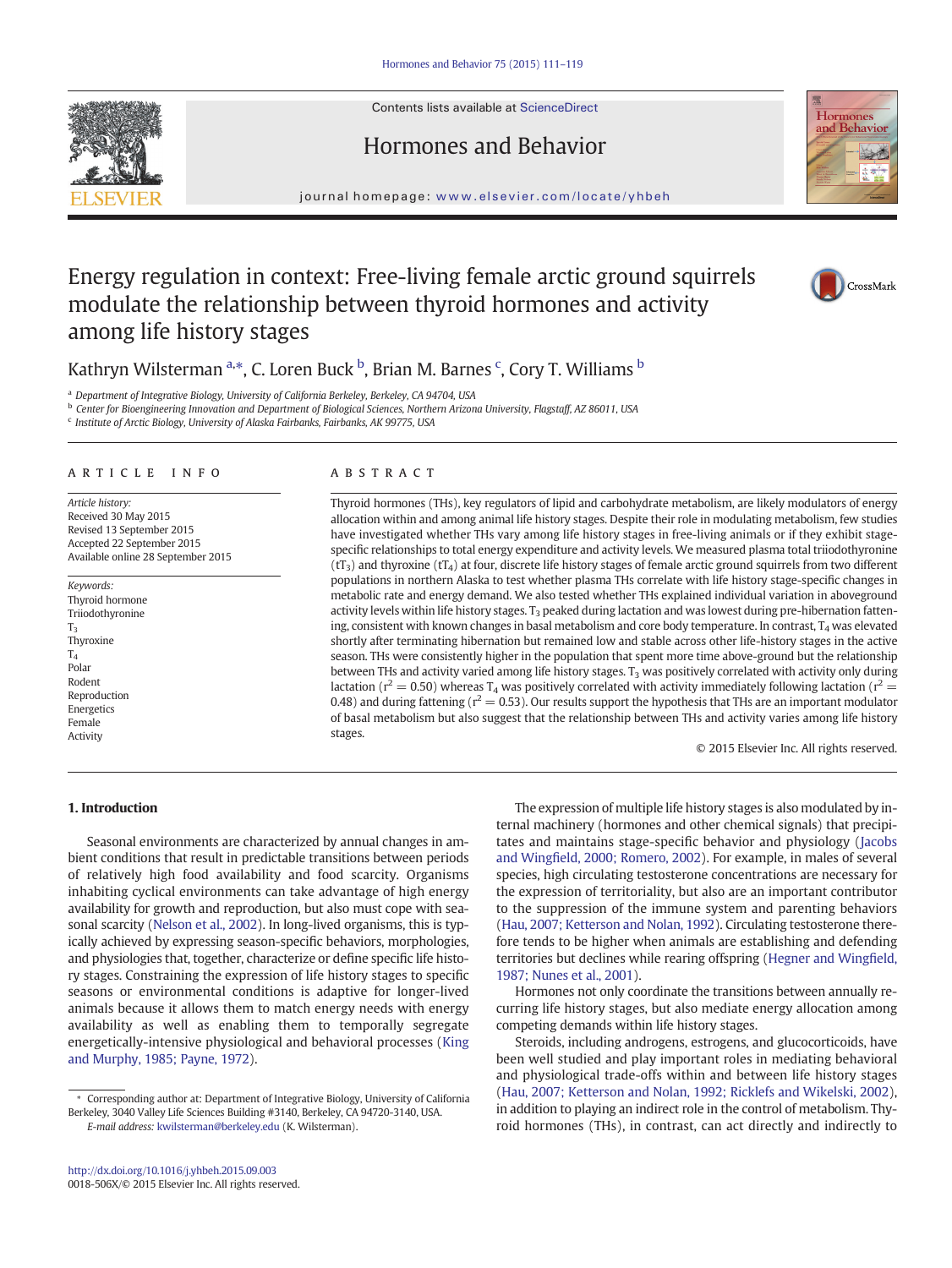influence metabolism through both peripheral and central actions [\(Kim,](#page-7-0) [2008; Mullur et al., 2014\)](#page-7-0), yet are surprisingly understudied in freeliving mammals. We are only aware of one study examining the role of THs as modulators of metabolic rate, activity or total energy expenditure within or across life-history stages in a free-living mammal [\(Lachiver et al., 1978\)](#page-7-0).

Uncertainty surrounding the role of THs in mediating energy use within and across life history stages is due, in part, to the variety of mechanisms that control their availability within target tissues and their diverse physiological effects. The production and release of THs are regulated via negative-feedback in the hypothalamic-pituitarythyroid (HPT) axis. In addition, we now know that hypothalamic TRH release is affected by cold exposure via adrenergic input and that the set-point for TRH inhibition via THs can be modulated by catecholamines [\(Chiamolera and Wondisford, 2009\)](#page-7-0). Fasting and other metabolic cues also directly regulate the HPT axis via effects of leptin on neuronal stimulation in the hypothalamus ([Chiamolera and](#page-7-0) [Wondisford, 2009\)](#page-7-0). These alternate mechanisms render the HPT axis responsive to metabolic cues as well as classic, homeostatic negative feedback.

THs themselves are produced as thyroxine  $(T_4)$ , and activated by deiodinases (Dio1 or Dio2) that convert  $T_4$  to triiodothyronine (T<sub>3</sub>). Conversion of  $T_4$  to  $T_3$  can occur in the thyroid gland prior to secretion into the circulatory system; alternatively, THs can be converted to  $T_3$  within peripheral tissues ([Darras and Van Herck, 2012\)](#page-7-0). The vast majority of THs circulate as  $T_4$  whereas the amount of circulating  $T_3$  depends on enzymatic conversion of  $T_4$  in the thyroid gland and peripheral tissues, particularly the liver and kidneys. The relative contribution of different tissues to circulating  $T_3$  levels varies among taxa [\(Darras and Van](#page-7-0) [Herck, 2012\)](#page-7-0). Most TH in the circulation is bound by thyroid binding globulin (TBG), which extends TH half-life, with only the free (unbound) hormone available for active transport across cell membranes into target tissues [\(Visser et al., 2011](#page-8-0)).

The effects of thyroid hormones on metabolism have been known for more than 100 years, however many of the molecular processes underlying these effects are still unclear. THs can act through the binding of  $T_3$  to nuclear receptors that regulate gene expression to modulate metabolism directly and through cross-talk with other pathways [\(Brent, 2012\)](#page-7-0); TH also has non-genomic effects via membrane receptors and in the cytoplasm [\(Mullur et al., 2014\)](#page-7-0). The expression of the two primary TH receptor (TR) genes, TR $\alpha$  and TR $\beta$  is regulated, in part, by T3 itself ([Cheng et al., 2010\)](#page-7-0). These two genes can be differentially spliced such that there are four thyroid hormone binding isoforms which vary in their tissue distribution and likely have different biological functions [\(Cheng et al., 2010; Williams, 2000](#page-7-0)).

THs increase the number of mitochondria in cells and modulate global mitochondrial gene expression [\(Cheng et al., 2010\)](#page-7-0). Basal proton leak, which contributes to mitochondrial heat generation, is also modulated by THs ([Brand, 2005](#page-7-0)), though the contribution of thyroid hormones to this process outside of brown adipose tissue is unknown.

TRs can homodimerize and bind directly to thyroid hormone receptor response elements (TREs) to modulate gene transcription; however, TRs can also heterodimerize and compete with other nuclear receptor proteins for alternative response elements that modulate metabolic pathways (reviewed in [Cheng et al., 2010\)](#page-7-0). THs also affect metabolism nongenomically via calcium pump activity and direct effects on glucose uptake in a variety of cell types [\(Segal, 1989\)](#page-7-0). In addition to the wide variety of peripheral effects, THs also exhibit central effects on metabolism. For example, THs can stimulate hepatic glucose production via sympathetic projections to the liver ([Fliers et al., 2010](#page-7-0)).

Based on the broad effects of THs on various metabolic pathways and tissue types, peripheral  $T_3$  is thought to primarily act as the direct regulator of basal metabolic rate (BMR; the minimum rate of energy expenditure at rest, but not sleeping, while in a post-absorptive state) in adult mammals. Circulating levels of  $T_3$  are therefore associated with the cost of self-maintenance in free-living animals. Circulating  $T_3$  and BMR usually exhibit a strong, positive relationship in both free-living and laboratory animals [\(Bobek et al., 1977; Chastel et al., 2003; Elliott et al.,](#page-7-0) [2013; Vezina et al., 2009; Welcker et al., 2013\)](#page-7-0) such that  $T_3$  has been used as a proxy measurement for BMR ([Welcker et al., 2014\)](#page-8-0). In contrast, the role of circulating  $T_4$  is less clear; plasma  $T_4$  is not correlated with BMR in free-living birds ([Elliott et al., 2013; Vezina et al., 2009](#page-7-0)), but is positively correlated with BMR in some rodents ([Banta and](#page-7-0) [Holcombe, 2002\)](#page-7-0) and humans [\(Al-Adsani et al., 1997; Johnstone et al.,](#page-7-0) [2005\)](#page-7-0).

THs also contribute to metabolic expenditure above that of basal metabolic rate, such as facultative thermogenesis ([Silva, 2003;](#page-8-0) [Seebacher, 2009; Brent, 2012\)](#page-8-0); in fact, the contribution of thyroid hormones to energy expenditure above that of BMR underlies the common assumption that BMR and total energy expenditure and activity levels of individuals are physiologically linked. (We use "activity" here to refer to the compilation of all external physical movements made by an organism with the "level" of activity being a direct reflection of the energetic cost of this movement). THs have been predicted to act as critical, physiological modulators of both activity and overall metabolism ([Biro and](#page-7-0) [Stamps, 2011\)](#page-7-0). Indeed, manipulation of thyroid hormones via exogenous supplementation or thyroidectomy alters activity levels of some laboratory rodents [\(McEachron et al., 1993; Pilhatsch et al., 2010;](#page-7-0) [Schull et al., 1989](#page-7-0)). However, thyroid hormone levels can also change in response to training or exercise in dogs and humans ([Hill et al.,](#page-7-0) [2001; Panciera et al., 2003\)](#page-7-0). Thus, thyroid hormones appear to both potentiate metabolic change in addition to responding to metabolic demands related to activity of an individual.

Currently, two conceptual models are used to describe the linkages between basal metabolism and total energy expenditure: the performance model and the allocation model. The performance model assumes that BMR reflects the size of an individual's internal machinery (e.g., organ size), which subsequently determines the amount of energy available for other energetically-demanding processes, including activity [\(Careau et al., 2008\)](#page-7-0). According to this model, BMR should positively correlate with daily energy expenditure and activity levels. In contrast, the allocation model, assumes that energy must be "divided" between BMR and other energetic outputs, such that BMR is predicted to negatively correlate with activity levels [\(Mathot and Dingemanse, 2015\)](#page-7-0).

Studies testing these hypotheses in free-living individuals have primarily found support for the performance model; basal metabolism tends to positively correlate with activity levels ([Biro and Stamps,](#page-7-0) [2011; Mathot and Dingemanse, 2015\)](#page-7-0). However, few studies have examined whether these relationships hold across life history stages. Instead, many studies focus on reproductive individuals during a single life history stage. Given the dynamic nature of energy availability, utilization, and storage across the annual cycle of individuals, further investigations are needed to establish whether these energetic models are relevant across life history stages. Similarly, despite the fact that TH is a clear physiological correlate for activity based on its strong causal relationship with BMR, whether a relationship between TH, as a proxy for BMR, and activity exists has not been tested in any life history stage of a free-living mammal.

We were interested in testing the performance and allocation models described above in a novel system using THs and activity levels of individuals. However, in testing these relationships, we wanted to also assess the interrelationships among THs (which contribute to both basal metabolism and facultative thermogenesis), and energy expenditure. Furthermore, we hypothesized that the correlation between THs and activity levels in free-living animals would be context-dependent. Our hypothesis is based on prior evidence that the relationship between daily energy expenditure, which is in large part a function of activity, and RMR, which is likely to correlate strongly with THs, changes across the annual cycle in other small mammals [\(Careau et al., 2013](#page-7-0)). Our hypothesis is also based on the premise that effects of peripheral THs will change with life-history stage due to modulation of TH availability or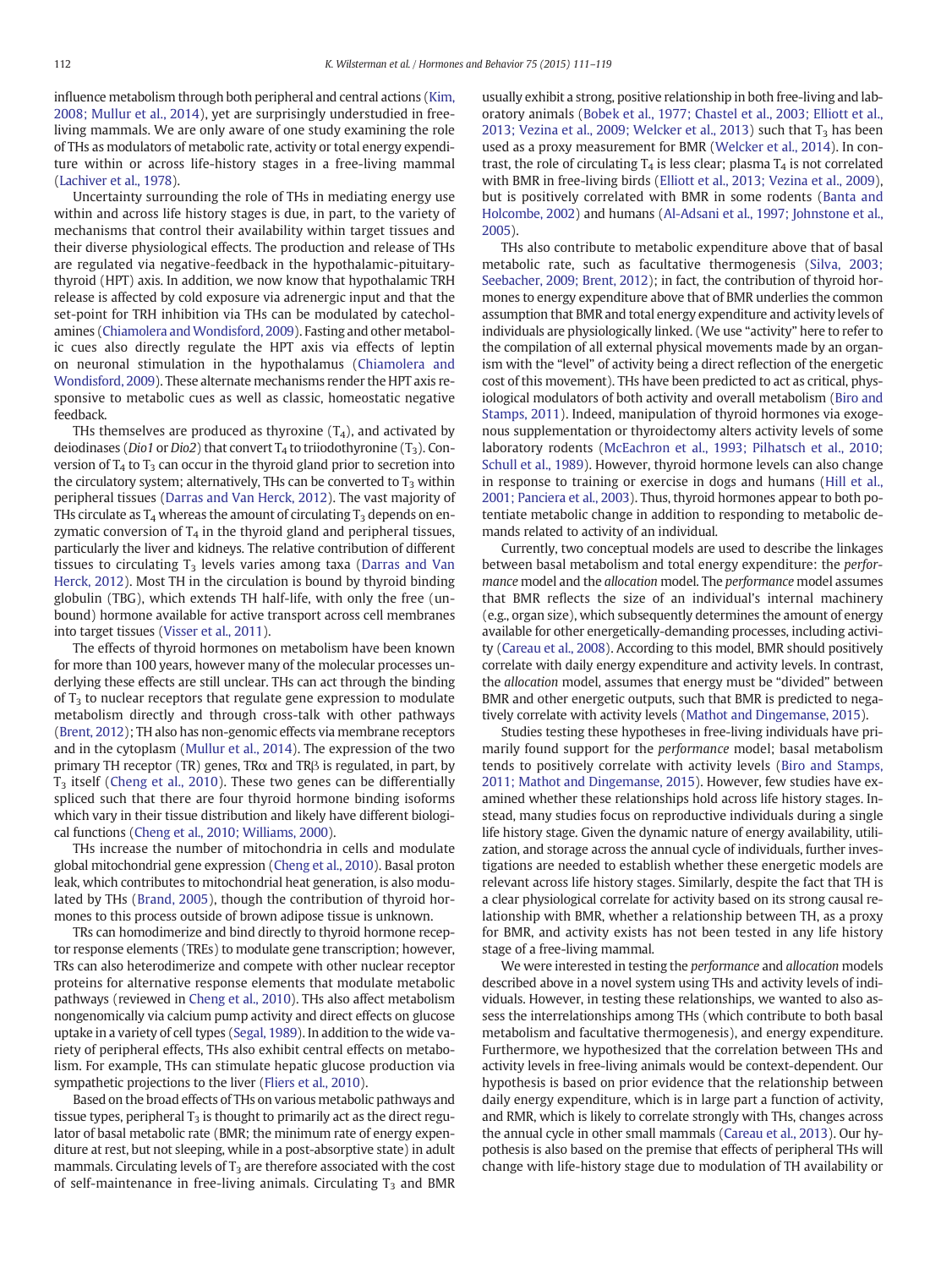binding at the tissue level; similar processes are already wellestablished within the brain (reviewed in [Dardente et al., 2014](#page-7-0)).

We investigated this hypothesis in free-living, female arctic ground squirrels (Urocitellus parryii), a semi-fossorial rodent living in a highly seasonal environment. Female arctic ground squirrels experience an extremely long hibernation season (7–9 months), and a conversely short 3–5 month active season, and therefore must be able to tightly control physiology associated with energy utilization as they rapidly transition between life history stages. Moreover, females exhibit stage-specific changes in body composition, body temperature, and metabolic rate [\(Williams et al., 2011; Sheriff et al., 2013\)](#page-8-0), substantiating that significant changes in energy acquisition and expenditure occur across their annual cycle. Therefore, if THs significantly contribute to modulation of energy allocation among life history stages, female arctic ground squirrels should exhibit dynamic regulation of THs consistent with other known changes in their physiology.

We predicted that animals would exhibit the highest annual plasma THs during lactation, because female rodents near-universally experience annual peaks in metabolic expenditure during lactation ([Johnson](#page-7-0) [and Speakman, 2001; Kenagy et al., 1989; Veloso and Bozinovic, 2000;](#page-7-0) [Zhang and Wang, 2007](#page-7-0)). We predicted that females would exhibit their lowest annual plasma THs during pre-hibernation fattening, to limit lipid metabolism and promote energy storage. During fattening, female arctic ground squirrels decrease both lean-mass specific resting metabolic rate (RMR) and body temperature to prepare for hibernation [\(Sheriff et al., 2013\)](#page-8-0).

## 2. Methods

#### 2.1. Species life-history

Arctic ground squirrels are the northern-most hibernating mammal. They spend 7–9 months of the year sequestered in belowground hibernacula, and emerge for 3–5 months of the summer to reproduce and fatten ([Buck and Barnes, 1999](#page-7-0)). During the active season, perennial burrow systems are used for thermoregulation [\(Long et al., 2005;](#page-7-0) [Williams et al., 2014\)](#page-7-0), refuge from predators ([Carl, 1971](#page-7-0)), and for rearing young ([Carl, 1971\)](#page-7-0). Animals must come above ground for foraging and social interactions. Ground squirrels will spend up to 12 h above ground per day ([Williams et al., 2014](#page-8-0)), and body temperature data suggest that most of the time below ground is spent inactive ([Long et al.,](#page-7-0) [2005](#page-7-0)). Across this short active season, ground squirrels are exposed to appreciable fluctuations in temperature and weather patterns, with the majority of their active season in northern Alaska occurring under 24-h of daylight above the Arctic Circle.

Female arctic ground squirrels emerge from their hibernacula in late April at their lowest seasonal body weight and become pregnant, on average, within 4 days [\(Buck and Barnes, 1999; Williams et al., 2012\)](#page-7-0). Gestation is approximately 26 days. In female arctic ground squirrels, lactation occurs concurrently with annual lows in body weight and adiposity ([Buck and Barnes, 1999\)](#page-7-0). Pups remain in the burrow for another 4–5 weeks until they are weaned. After their pups are weaned, females continue foraging extensively as they store energy endogenously as fat in preparation for hibernation [\(Buck and Barnes, 1999](#page-7-0)). Females enter hibernation in early to mid-August. Arctic ground squirrels also undergo two pelage molts during the active season — a spring molt and a fall molt prior to hibernation [\(Butterworth, 1958](#page-7-0)).

## 2.2. Data collection

Female arctic ground squirrels were trapped on the North Slope of the Brooks Range, AK, using Tomahawk live-traps (Tomahawk Trap Co.) baited with carrot. Individuals were trapped at two sites that differed in population density. Our low-density site is located adjacent to Toolik Field Station (68° 38′N, 149° 38′W, elevation 719 m), while the high-density site is located approximately 20 km south along the

northern bank of the Atigun River (68° 27′N, 149° 21′W, elevation 812 m). These sites are further characterized elsewhere ([Sheriff et al.,](#page-7-0) [2011](#page-7-0)), but differ in vegetation and soil types resulting in greater habitat availability (i.e., more areas suitable for burrowing) at the high-density site. However, whether other environmental components contribute to site-differences in ground squirrel density is currently unknown.

Animals were trapped at four intervals across the active season in 2014. We offset trapping between sites by approximately one week to account for known differences in phenology ([Sheriff et al., 2011](#page-7-0)). Traps were usually set in the mid-morning  $(-10:00)$ , checked every 1–3 h, and closed in the early evening  $(-17:00)$ . Animals at both sites are uniquely ear-tagged and PIT-tagged for individual identification. Immediately prior to sampling, squirrels were anesthetized using a brief exposure (3–5 min) to isoflurane vapors and then weighed and assessed for reproductive status (mating, pregnant, lactating, postlactation, fattening). In the mating season (April 20 to May 1), animals from both sites were trapped and brought back to the lab prior to sampling and released at their site of capture the following day. The lab is directly adjacent to our Toolik site such that hold times prior to sampling were not substantially longer during the mating season at this site. During lactation (May 30 to June 13), post-lactation (June 28 to July 8), and fattening (August 1 to 8), all animals were sampled and released in the field.

Activity data were collected using collar-mounted light loggers which provide information about when squirrels are active aboveground (exposed to light) vs. below-ground (dark). Throughout the study, we used two types of light loggers: BAS model MK7290 light loggers (1 g; Biotrack Ltd., Dorset, UK) which record light levels every 2 min, or Intigeo-C56 light loggers (1 g; Migrate Technology Ltd., Cambridge, UK), which record light every minute and then save the highest value per 5-min interval. For detailed methods of light logger collar deployment and calculation of above-ground activity see [Williams et al.](#page-8-0) [\(2014\)](#page-8-0).

At each capture, we also collected blood samples for hormone analysis via cardiac puncture using 26 G needles in 3 mL syringes. No more than 1.5 mL was collected at a single capture  $\left($  < 1% body mass for all animals). Blood was placed on ice in EDTA-coated tubes in the field. Samples were centrifuged in the lab for 10 min at 6500 rpm within 7 h of collection to separate plasma. Plasma was stored in microcentrifuge tubes at approximately  $-18$  °C until transport to Anchorage, AK, where they were stored at  $-80$  °C until assayed for total T<sub>3</sub> (tT<sub>3</sub>) and total  $T_4$  (t $T_4$ ). Altogether, we collected 91 plasma samples across the season from 40 individual females (Table 1). We collected activity data from 22 of these individuals using collar-mounted light loggers (Table 1).

#### 2.3. Thyroid hormone assay

We measured  $tT_4$  using a commercially-available  $tT_4$  EIA kit for human serum (MP Biomedicals, Solon, OH). The kit was validated using arctic ground squirrel plasma prior to use by both the standard addition method and using tests of parallelism. Samples were randomized

#### Table 1

Sample sizes for plasma and activity data across the 2014 season by site and life history stage. Animals with activity data were only included if they also had plasma samples collected during that life history stage.

|                    | Number of individuals |             |              |             |  |  |  |
|--------------------|-----------------------|-------------|--------------|-------------|--|--|--|
|                    | Plasma samples        |             | Activity     |             |  |  |  |
| Life history stage | High density          | Low density | High density | Low density |  |  |  |
| Mating             | 22                    |             |              |             |  |  |  |
| Lactation          | 15                    |             | 9            | 2           |  |  |  |
| Post-lactation     | 18                    | 6           | 12           | 6           |  |  |  |
| Fattening          | 11                    |             | 6            |             |  |  |  |
| Unique individuals | 28                    | 12          | 14           |             |  |  |  |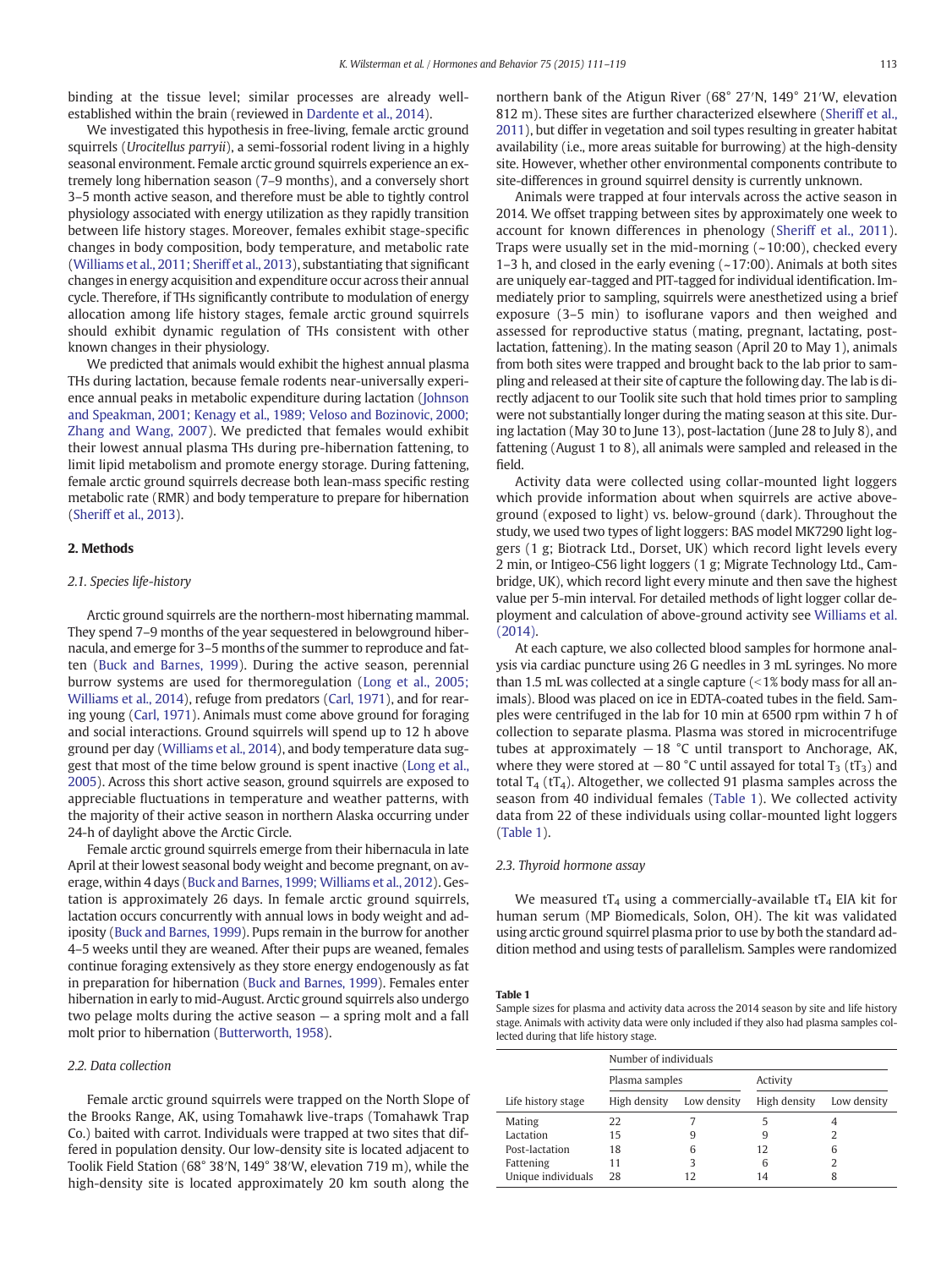across plates and assayed in triplicate when possible (100/116). A small number of small volume samples were run in duplicate (10/116) or singlet (6/116).  $tT_4$  concentrations were calculated using a fitted 4parameter line. The mean intra-assay CV was 5.52% and mean interassay CV was 12.5%.

Plasma was extracted prior to  $tT_3$  assay using a standard barbital buffer protocol ([Crane et al., 2004](#page-7-0)). The mean extraction efficiency (85.4  $\pm$  1.6%) was calculated using  $1^{125}$ -labeled T<sub>3</sub>. Reported values were not corrected for extraction efficiency. Extracted samples were stored at −80 °C and resuspended in RIA zero standard at room temperature immediately prior to assay. We measured  $tT_3$  using a commercially-available  $tT_3$  RIA kit for serum (MP Biomedicals, Solon, OH) which we validated on extracted plasma using the standard addition method and tests of parallelism. Samples were run in duplicate (90/113) with the exception of some small volume samples which could only be run in singlet (23/113). Concentration of  $tT_3$  was calculated using a 2-parameter log-fit. All samples were run in a single assay; the intra-assay CV was 7.1%.

## 2.4. Data analysis

All analyses were performed in SAS 9.4 (SAS Institute Inc., Cary, NC). We used log-transformed  $tT_3$  and  $tT_4$  values for all analyses to normalize residuals for the model analysis (see below); this also normalized the raw data. We evaluated the relationship between  $tT_3$  and  $tT_4$  using a Pearson's product moment correlation analysis for each life history stage (mating, lactation, post-lactation, and fattening). We investigated the factors affecting  $tT_3$  and  $tT_4$  using separate linear mixed models (LMMs) that included site and life history stage (LHS) as categorical predictors. Individual identity (ID) was included as a random effect to control for non-independence (repeated-measures of individuals) in the dataset. For LMM of  $T_3$ , the g matrix was not positive definite and the estimated variance attributable to the random effect of individual was zero; removal of the random effect did not alter the results for fixed effects. Significant LHS effects were evaluated with post-hoc least-squares analysis using a Tukey–Kramer adjustment for multiple comparisons.

We used a one-way ANOVA to test whether above-ground activity duration differed among LHSs. Pearson's product moment correlation analyses were used to examine the relationship between aboveground activity and TH levels within each life history stage. We did not include activity data in our initial LMMs because this data was only collected for a subset of the animals for which we had TH data. However, we also examined the factors influencing  $tT_3$  and  $tT_4$  using LMMs on this subset of data. Our LMMs included site, LHS, and activity levels (mean daily activity in minutes during the week preceding blood sampling) as fixed effects. We performed all activity analyses on data collected in the week immediately prior to avoid any effect of capture on daily activity subsequent to sampling. Capture and handling of free-living animals can impact total activity and displacement for several days following intervention (e.g. [Dennis and Shah, 2012; Morellet et al., 2009\)](#page-7-0). We also tested for interactions between activity and LHS to account for LHS-dependent effects of activity on TH levels, with ID included as a random effect. All values are expressed as mean  $\pm$  SEM and differences considered significant at  $P < 0.05$ .

# 3. Results

#### 3.1.  $T_3$  and  $T_4$  vary among life-history stages and site

Plasmas  $T_3$  and  $T_4$  levels both varied among lift history stage (LSH) and site (T<sub>3</sub>, LHS: F<sub>3,47</sub> = 16.33, P < 0.0001, site: F<sub>1,47</sub> = 7.62, P < 0.008; T<sub>4</sub>, LHS:  $F_{3,46} = 12.85$ , P < 0.0001, site:  $F_{1,46} = 5.33$ , P < 0.026). The variance component attributable to the random effect of individual was 4.8  $\pm$  13% for T<sub>4</sub>. Throughout the active season, female ground squirrels at the high-density site exhibited higher plasmas  $T_3$  and  $T_4$ compared to individuals at the low-density site (Figs. 1, 2). Regardless



Fig. 1. Total  $T_3$  of female arctic ground squirrels across the active season. Different letters represent significantly different  $tT_3$  among times of the year as determined by post-hoc tests ( $P < 0.05$ ). Open bars represent samples from the high-density field site. Filled bars were collected from the low-density field site. Numbers within the bar indicate sample size.  $tT_3$  levels were highest during lactation (Lac.), but dropped post-lactation (Post-Lac.).  $tT_3$  levels were lowest during mating and fattening.

of site,  $T_3$  was highest during lactation, with lower circulating levels during the mating season, and the lowest circulating  $T_3$  during fattening (Fig. 1).  $T_3$  post-lactation was intermediate between levels observed during lactation and mating (Fig. 1).  $T_4$  was highest in females at both sites during the mating season, but did not significantly differ among the later life history stages (Fig. 2).

Plasmas  $T_3$  and  $T_4$  were not significantly correlated with each other during the mating season ( $r^2 = 0.04$ , P = 0.34) nor during lactation  $(r^2 = 0.17, P = 0.061)$ , but had a weak, positive correlation during both the post-lactation ( $r^2 = 0.27$ , P = 0.011) and fattening ( $r^2 =$ 0.31,  $P = 0.037$  intervals.



Fig. 2. Total  $T_4$  of female arctic ground squirrels across the active season. Different letters represent significantly different  $tT_4$  among times of the year as determined by post-hoc tests ( $P < 0.05$ ). Open bars are individuals from the high-density field site. Gray bars are from the low-density field site. Numbers within the bar indicate sample size.  $tT_4$  levels were highest immediately following mating, and remained lower during lactation (Lac.), post-lactation (Post-Lac.), and fattening. Circulating  $tT_4$  levels are consistently much higher than levels of circulating  $tT<sub>3</sub>$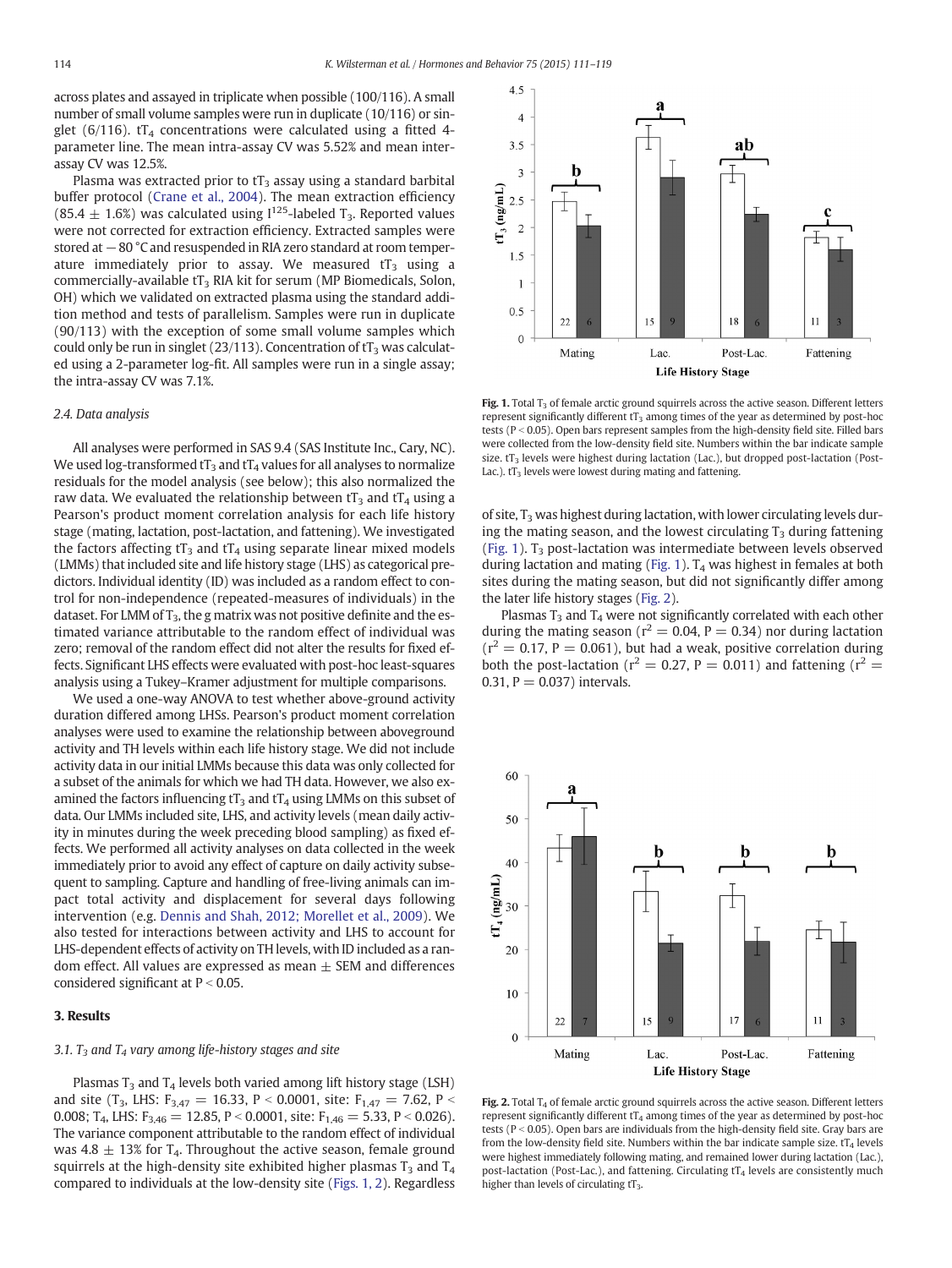# 3.2. Thyroid hormones and activity co-vary, but only during certain life history stages

Average duration of above-ground activity of female arctic ground squirrels also varied among life history stages ( $F_{3,43} = 69.80$ , P < 0.0001). Activity duration was lowest during mating (193  $\pm$  42 min.;  $P < 0.01$ ), but did not differ among lactation (708  $\pm$  17 min.), postlactation (615  $\pm$  27 min.), and fattening (621  $\pm$  28 min) stages. Our model revealed a significant interaction between LHS and aboveground activity, indicating that the effect of activity duration on  $T_3$ varies with LHS (Table 2).  $T_3$  was positively correlated with activity during lactation ( $r^2 = 0.50$ , P = 0.015). Circulating  $T_3$  was not correlated with activity during mating ( $r^2 = 0.12$ ,  $P = 0.33$ ), post-lactation  $(r^2 = 0.07, P = 0.30)$ , or fattening  $(r^2 = 0.04, P = 0.64;$  [Fig. 3](#page-5-0)).

Similar to  $T_3$ , the LMM for  $T_4$  showed that the relationship between above-ground activity and  $T_4$  was dependent on LHS (significant interaction term, Table 2). The variance component attributable to the random effect of individual was 21.6  $\pm$  22.5%. T<sub>4</sub> was also not correlated with activity during mating ( $r^2 = 0.30$ ,  $P = 0.10$ ). However, in contrast to T<sub>3</sub>, T<sub>4</sub> did not correlate with activity during lactation ( $r^2 = 0.04$ , P = 0.56), but did exhibit significant, positive correlations during the postlactation ( $r^2 = 0.48$ , P = 0.002) and fattening ( $r^2 = 0.53$ , P = 0.039; [Fig. 4](#page-5-0)) periods.

#### 4. Discussion

Surprisingly few studies have investigated variation in hormonal levels across life history stages in free-living mammals, and therefore little is known about the functional or behavioral consequences of such stage-specific variation. We found clear, significant changes in circulating levels of THs across life-history stages during the active season of a free-living rodent hibernator. More notably, we also found that activity levels were correlated with circulating THs. However, the relationship between THs and activity was clearly context-dependent and limited to specific life history stages. More studies utilizing free-living animals are clearly needed in order to create a broad understanding regarding the physiological mechanisms that modulate energetics in freeliving animals.

The observed changes in circulating TH concentrations among life history stages are largely consistent with known changes in the physiology and energy expenditure of free-living, female arctic ground squirrels. The highest  $T_3$  levels were measured during lactation, which coincides with peak MR levels in many rodent species ([Johnson and](#page-7-0) [Speakman, 2001; Veloso and Bozinovic, 2000; Zhang and Wang,](#page-7-0) [2007\)](#page-7-0), including ground squirrels ([Kenagy et al., 1989](#page-7-0)). Furthermore, female arctic ground squirrels exhibit elevated body temperature during lactation ([Williams et al., 2011\)](#page-8-0). Core body temperature makes up a substantial portion of RMR ([Aschoff and Wever, 1958\)](#page-7-0), so elevated  $T<sub>3</sub>$  coincident with elevated body temperature in these females suggests that  $T_3$  may contribute to the increase in RMR through modulation of core body temperature.

Decreased plasma  $T_3$  concentrations post-lactation and during fattening are consistent with previous work demonstrating that leanmass-specific resting metabolic rate significantly decreases in the late

#### Table 2

Models testing the relationship between THs and above-ground activity (AGA) duration in free-living female arctic ground squirrels among life history stages (LHS). Location refers to high- versus low-density field sites. Significant P-values are italicized.

| Effect           | $tT_3$ |      |       |      | $tT_4$ |          |  |
|------------------|--------|------|-------|------|--------|----------|--|
|                  | DF     | F    | P     | DF   | F      |          |  |
| LHS              | 3.18   | 2.55 | 0.088 | 3.17 | 13.7   | < 0.0001 |  |
| Location         | 1.18   | 1.26 | 0.28  | 1.17 | 4.28   | 0.054    |  |
| AGA              | 1.18   | 1.24 | 0.28  | 1.17 | 5.08   | 0.038    |  |
| $LHS \times AGA$ | 3.18   | 3.61 | 0.034 | 3.17 | 8.39   | 0.0012   |  |

season for these animals [\(Sheriff et al., 2013](#page-8-0)). Interestingly, lateseason changes in RMR in females are largely explained by, again, changes in core body temperature [\(Sheriff et al., 2012; Sheriff et al.,](#page-7-0) [2013\)](#page-7-0), supporting our argument that  $T_3$  is likely related to changes in core body temperature. Late in the active season, decreased circulating  $T<sub>3</sub>$  probably also contributes to reduced lipid catabolism and enhanced lipid deposition.

In contrast to  $T_3$ ,  $T_4$  showed relatively consistent levels during gestation, lactation, and through pre-hibernation fattening indicating peripheral  $T_4$  may not be a relevant correlate for changes in RMR or body temperature across life history stages in this species. Female arctic ground squirrels exhibited contrastingly high  $T_4$  during the early active season (mating stage); high  $T_4$  during this period may be related to the transition from heterothermy of hibernation to active season homeothermy. Immediately following hibernation, animals also experience organ-specific growth, especially of the gastrointestinal tract [\(Hume](#page-7-0) [et al., 2002\)](#page-7-0), and recovery of the microbial community of the gut [\(Carey et al., 2013; Stevenson et al., 2014\)](#page-7-0). These major physiological fluxes likely impact energy intake and energy allocation, and therefore may be associated with the unanticipated high  $T_4$  levels in this period. However, very little is known regarding the role THs play, if any, in mediating the physiological transition from hibernation. Females become receptive and are impregnated by males within days of terminating hibernation and it's possible elevated  $T_4$  is associated with reproductive physiology, rather than reflecting a transitional state from hibernation to activity. Elevated circulating  $T_4$  is associated with increased circulating levels of estrogen, and TH administration can elicit reproductive onset in rats ([Doufas and Mastorakos, 2000\)](#page-7-0), suggesting that elevated  $T_4$  during the mating season may be associated with activation of the reproductive axis.

In addition to investigating seasonal changes in peripheral concentrations of THs, we examined whether circulating THs were correlated with the level of above-ground activity within and across life history stages. We anticipated that average plasma levels of  $T_3$ , which has previously been suggested as a proxy measure for BMR ([Welcker et al.,](#page-8-0) [2014\)](#page-8-0), could also act as a physiological correlate of activity levels in ways that would be valuable for evaluating current conceptual models that link energetics and behavior. Positive correlations between THs and activity levels would provide some support the performance model, which proposes that increases in the metabolic machinery that drives basal metabolism ought to facilitate increases in other metabolically expensive processes, including activity. In contrast, negative correlations would support the allocation model, which is based on the idea that animals have limited energy available to allocate towards disparate processes.

Although we anticipated that  $T_3$ , the active form of TH, would play an important role in modulating metabolism beyond BMR, we found no evidence for a consistent relationship between  $T_3$  and our measure of activity levels across the active season in female arctic ground squirrels, albeit with small sample sizes, especially during the fattening period.  $T_3$  was not correlated with activity within three of the four life history stages (mating, post-lactation, & fattening). However,  $T_3$  was positively ( $r^2 = 0.50$ ) correlated with above-ground activity during lactation, which is consistent with the performance model. In contrast, we were surprised to find that  $T_4$  was significantly correlated with activity during two of the life history stages we evaluated (post-lactation and during fattening). These correlations between  $T_4$  and activity levels were positive, which also provides support for the performance model of energy management. Interestingly, high levels of  $T_4$  in the mating season were combined with relatively low activity levels, which would produce a negative correlation between activity and  $T_4$  across the active season if life history stages were excluded. However, the significant interaction between life history stage and above-ground activity suggests that such an analysis would produce spurious results that are being driven by unique thyroid hormone levels seen during the mating season.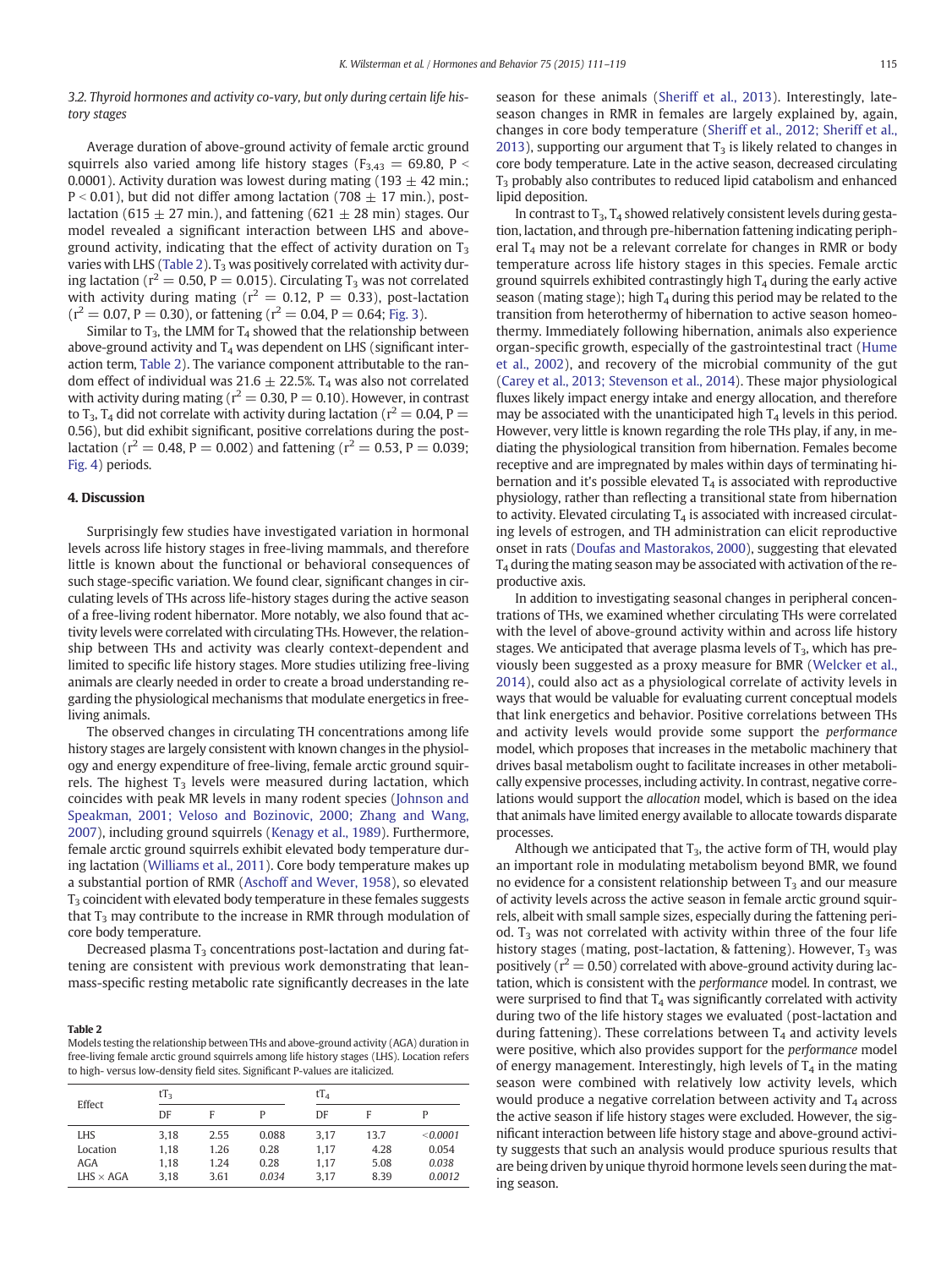<span id="page-5-0"></span>

Average above-ground activity (min. day<sup>-1</sup>)

Fig. 3. Correlations between average daily activity, measured as time spent above-ground, and plasma tT<sub>3</sub> of female arctic ground squirrels. Data are blocked by phase of the annual cycle, as indicated in the bottom left of each block: mating; lactation, (Lac.); post-lactation, (Post-Lac.); fattening. Filled-in squares represent individual samples collected at the low-density field site, open diamonds were collected from individuals at the high-density field site. Regression lines are present where significant (P < 0.05) relationships exist. Average daily activity was significantly correlated with  $tT_3$  only during lactation ( $r^2 = 0.50$ ).





Fig. 4. Correlations between average daily activity, measured as time above-ground, and plasma tT<sub>4</sub> of female arctic ground squirrels. Data are blocked by phase of the annual cycle, as indicated in the bottom left of each block: mating; lactation, (Lac.); post-lactation, (Post-Lac.); fattening. Filled-in squares represent individual samples collected at the low-density field site, open diamonds were collected from individuals at the high-density field site. Regression lines are present where significant (P < 0.05) relationships exist. Average daily activity was significantly correlated with  $tT_4$  post-lactation ( $r^2 = 0.48$ ) and during fattening ( $r^2 = 0.53$ ).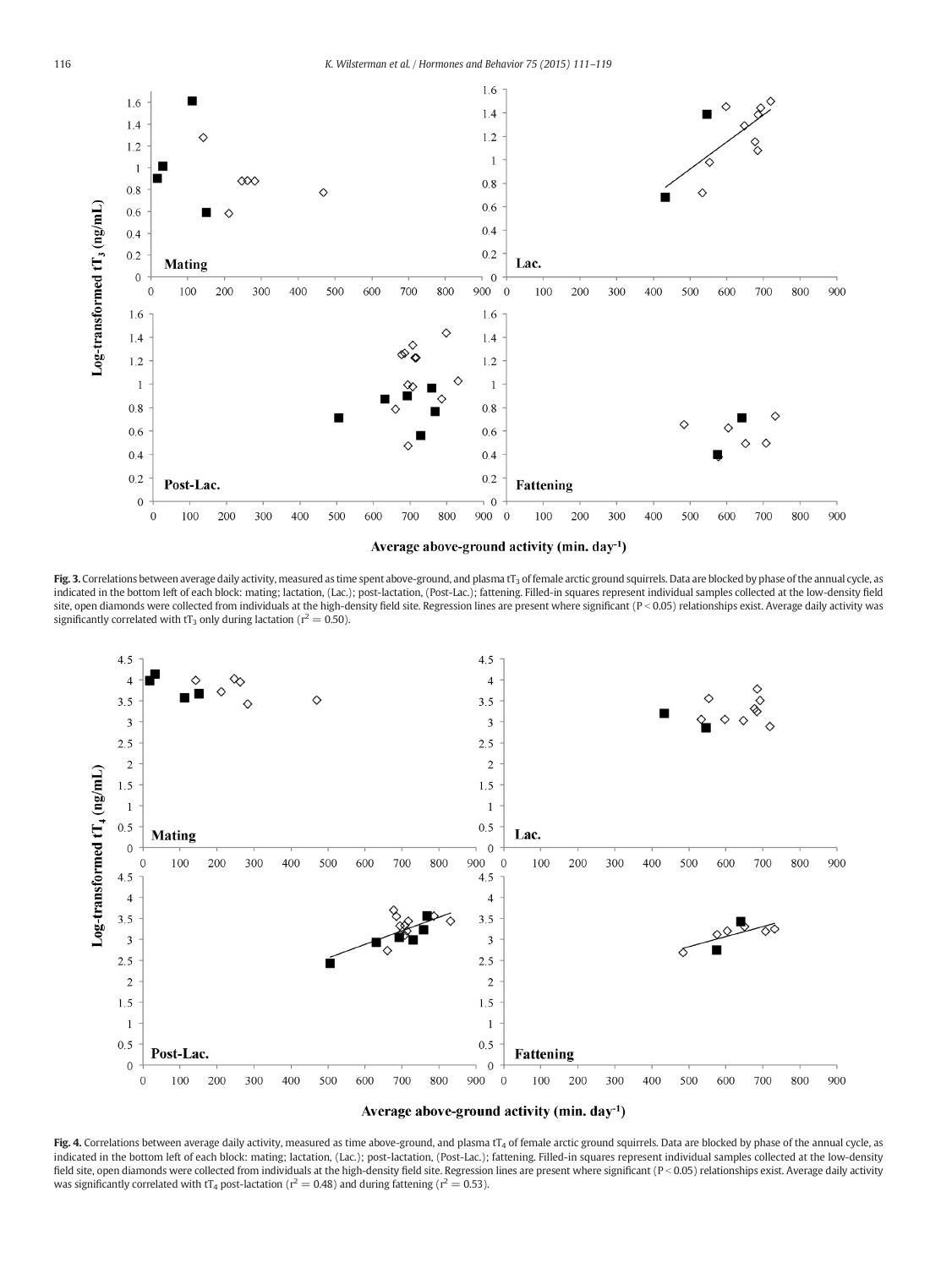The more consistent role of  $T_4$  as a physiological correlate of activity level suggests that measuring circulating  $T_4$  may be more important, at least in mammalian species, than has previously been considered. While we may have a better understanding of the direct relationship between T<sub>3</sub> and metabolic rate, it should not be acceptable to solely measure and interpret  $T_3$  levels. Our study demonstrates that  $T_4$  probably plays unexpected roles, at least in mammals. More extensive sampling, using larger populations and looking across sexes and ages of individuals, will help clarify the extent to which  $T_4$  contributes to metabolism and activity of free-living mammals.

The measurement of TBGs and free (unbound) THs along with total TH availability, when possible, may also contribute to our understanding of how THs influence physiology and behavior. Thus far, TBGs have been primarily implicated in the modulation of thyroid hormone availability during hibernation in ground squirrels [\(Magnus and](#page-7-0) [Henderson, 1988; Young et al., 1978\)](#page-7-0). The role of TBGs in modulating active season free TH in the periphery of mammals, especially in the context of activity and energetics, is unknown. However, [Elliott et al.](#page-7-0) [\(2013\)](#page-7-0) demonstrated that, in kittiwakes, total  $T_3$  exhibited a stronger correlation with resting metabolic rate within a single life history stage than did free  $T_3$ , supporting the idea that total TH levels are indeed relevant to activity and metabolic rates. Further investigation is required to determine whether TBGs contribute to the stage-specific modulation of the relationship between activity and thyroid hormone levels by gating availability to peripheral tissues.

In terms of the proposed conceptual models linking metabolism and behavior, our findings are consistent with recent studies that support the performance model (reviewed in [Biro and Stamps,](#page-7-0) [2011; Mathot and Dingemanse, 2015\)](#page-7-0). However, we demonstrated this relationship using thyroid hormones, a physiological correlate and potential mediator of metabolic expenditure, and behavioral output in a mammalian system. Moreover, as emphasized by [Mathot and Dingemanse \(2015\)](#page-7-0), exceptionally few studies examine variation across life history stages. Of the studies using direct measures of metabolism, [Careau et al. \(2013\)](#page-7-0) demonstrated a positive relationship between RMR and daily energy expenditure in reproductive eastern chipmunks, but not in non-reproductive animals, which is consistent with our findings. However, zebra finches exhibit the opposite pattern: a positive relationship between RMR and daily energy expenditure in non-reproductive individuals, and no relationship during reproduction ([Vezina et al., 2006\)](#page-8-0). What is still to be determined is whether these patterns across life history stages are species-specific or more universal.

We aim to contribute to the growing framework for further research into thyroid hormone function in free-living animals, though we acknowledge that there are several caveats to our study that need to be addressed. For example, while our light logger data provides quantitative data on time spent above ground, more direct quantitative measures of activity, such as obtaining movement data using accelerometers, may provide a more robust method to further test the hypotheses laid out here. There is also a need to better establish the importance of inter-individual variability in TH levels. In our study, we were able to ascribe very little of the variance in TH levels to individual, but we suspect this is likely due to our difficulty in obtaining repeated measures of all individuals across the reproductive season.

More importantly, data presented here represents a single year with limited sample sizes and validation of our findings is needed. Though short-lived songbirds appear to exhibit stage-specific hormone levels and responsiveness ([Jawor et al., 2007; Shultz and Kitaysky, 2008](#page-7-0)), multi-year datasets in seabird species suggest that, in long-lived species, glucocorticoid concentrations vary in response to environmental conditions but not life history stage (i.e., [Kitaysky et al., 2007; Shultz and](#page-7-0) [Kitaysky, 2008](#page-7-0)). In mammals, a single study found variation in baseline glucocorticoids occurred both among life history stages and between years ([Delehanty and Boonstra, 2012](#page-7-0)). Comparable data are not available for THs, although variation in food availability did not affect the relationship between daily energy expenditure and basal metabolism in a free-living squirrel ([Careau et al., 2013](#page-7-0)). Explicitly testing whether the relationship between TH and activity is primarily modulated by life-history stage or environmental factors will be important for determining how energy availability might constrain or alter the relationships reported here.

Moreover, further work needs to be done to understand whether these physiological correlates are actually drivers of activity or behavior. While we have primarily focused on peripheral actions of THs, the intriguing possibility remains that changes in activity seen here are a result of TH action in the brain. Elevating peripheral TH levels inhibits estrogen-dependent behaviors such as lordosis in mice and rats [\(Dellovade et al., 1996; Morgan et al., 2000](#page-7-0)) and decrease exploratorymeasures of anxiety in male mice and rats [\(Buras et al., 2014;](#page-7-0) [Helmreich and Tylee, 2011\)](#page-7-0). Thus, changes in peripheral TH levels could be modulating behavior through central action. However, thyroidectomized female rats do not change activity patterns ([McEachron](#page-7-0) [et al., 1993; Schull et al., 1989](#page-7-0)), and others have suggested that differential expression of TRs in the brain mediate sexual behavior in females, not changes in peripheral TH levels [\(Dellovade et al., 2000\)](#page-7-0). Whether peripheral mechanisms act in parallel or complimentary to central actions of THs requires more attention.

As a final note, it is interesting that our two study sites consistently differed in their peripheral TH levels. Very little work has described population-level variation in circulating THs, particularly in populations in close proximity to one another. Elevated levels of THs have been reported in free-living white stork (Ciconia ciconia) populations with higher nesting density [\(Baos et al., 2006](#page-7-0)), which is consistent with the population-level differences observed in our study. However, whether population density is driving the observed difference in TH levels is unclear. In our study, the higher density population spent, on average, more time above-ground each day compared to the low-density population. In addition to lower activity levels, our low-density site has, on average, slightly lower ambient temperatures across the active season (1.3  $\pm$  0.1 °C difference; unpublished data). Whether the consistent differences in TH levels between the two sites are related to activity levels and/or environmental conditions is currently unclear, although it is notable that our finding of higher TH in more active individuals is consistent within and across sites.

#### 5. Conclusions

We found that plasma levels of  $T_3$ , the biologically-active form of TH, changed across the active cycle in free-living arctic ground squirrels, peaking during the most energetically expensive life history stage (lactation) and reaching its lowest level immediately prior to hibernation, when RMR is known to be depressed. We also found significant relationships between plasma TH levels and activity.  $T_3$ , which may be a useful proxy of RMR, was positively correlated with activity during lactation providing limited support for the concept that the machinery that drives basal metabolism ought to facilitate elevation of other metabolic processes. However, this relationship did not hold true during other lifehistory stages. Interestingly,  $T_4$  was positively correlated with activity during other life history stages to the same degree as  $T_3$  during lactation and both THs were elevated across the entire active season at the highdensity site where animals were more active. Our results suggest that the relationship between TH and activity varies with life history stage. More work across taxa is needed to test if the complex, stagedependent relationships between THs and activity duration represent universal, physiological links between an endocrine driver and behavioral output. Our findings open several avenues of questioning that will develop a broader understanding of the connection between peripheral physiological mechanisms and behavioral output, especially of free-living animals.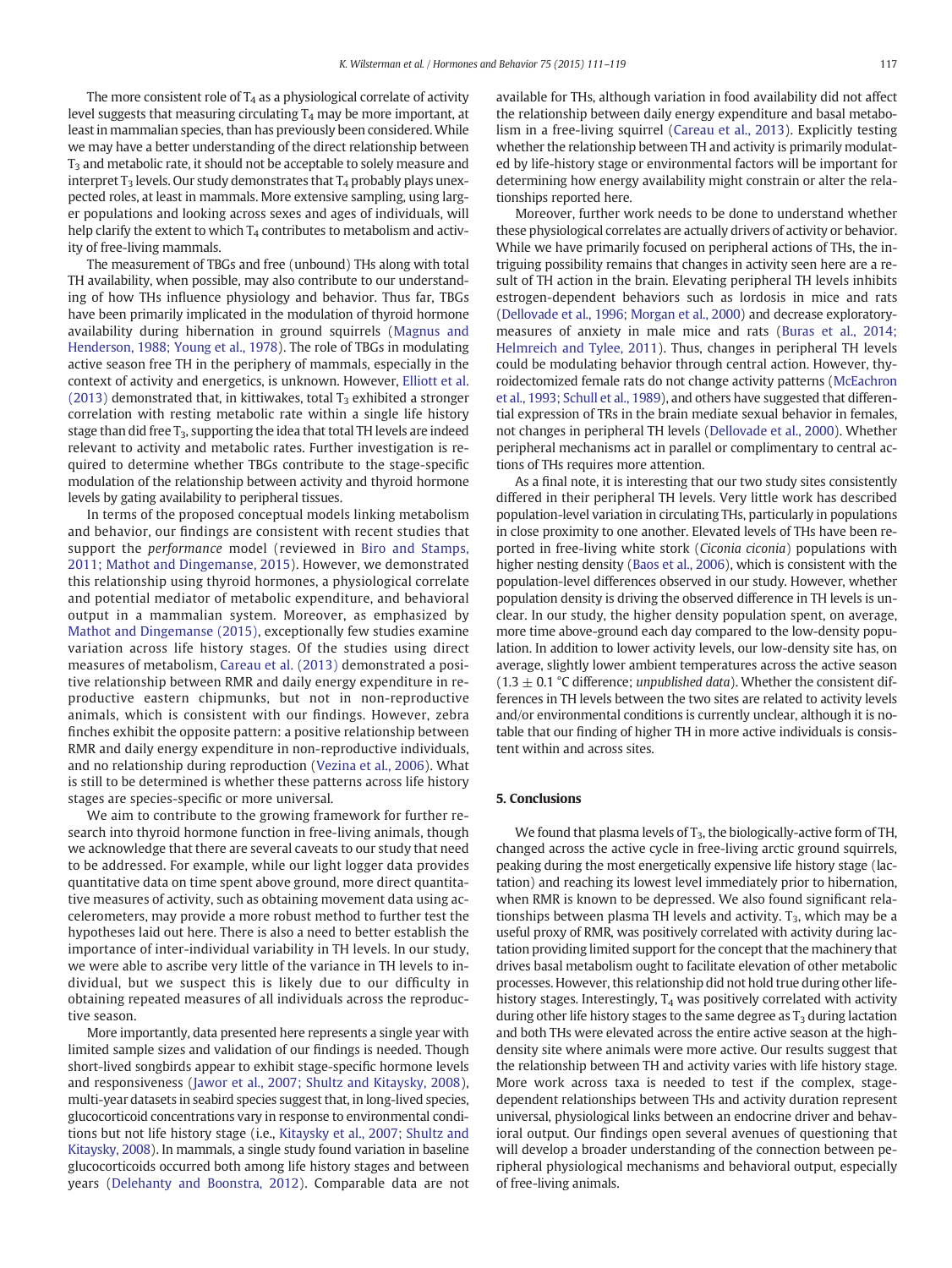# <span id="page-7-0"></span>Acknowledgments

The authors thank J. Moore, V. Zhang, and A. Wille for their field assistance, as well as D. Dillon and L. Smayda for their assistance with developing and running thyroid hormone assays. We are also grateful to staff of Toolik Field Station (TFS) for their logistical support.

This research was supported by the National Science Foundation to C.L.B. and C.T.W. (IOS-1147187) and B.M.B. (IOS-1147232). Any opinions, findings, and conclusions or recommendations expressed in this material are those of the authors and do not necessarily reflect the views of the National Science Foundation.

#### References

- Al-Adsani, H., Hoffer, L.J., Silva, J.E., 1997. [Resting energy expenditure is sensitive to small](http://refhub.elsevier.com/S0018-506X(15)30070-2/rf0005) [dose changes in patients on chronic thyroid hormone replacement. J. Clin. Endocrinol.](http://refhub.elsevier.com/S0018-506X(15)30070-2/rf0005) [Metab. 82, 1118](http://refhub.elsevier.com/S0018-506X(15)30070-2/rf0005)–1125.
- Aschoff, J., Wever, R., 1958. [Kern und Schale im Wärmehaushalt des Menschen.](http://refhub.elsevier.com/S0018-506X(15)30070-2/rf0010) [Naturwissenschaften 45, 477](http://refhub.elsevier.com/S0018-506X(15)30070-2/rf0010)–485.
- Banta, M.R., Holcombe, D.W., 2002. [The effects of thyroxine on metabolism and water bal](http://refhub.elsevier.com/S0018-506X(15)30070-2/rf0015)[ance in a desert-dwelling rodent, Merriam's kangaroo rat \(](http://refhub.elsevier.com/S0018-506X(15)30070-2/rf0015)Dipodomys merriami). [J. Comp. Physiol. B. 172, 17](http://refhub.elsevier.com/S0018-506X(15)30070-2/rf0015)–25.
- Baos, R., Bias, J., Bortolotti, G.R., Marchant, T.A., Hiraldo, F., 2006. [Adrenocortical response](http://refhub.elsevier.com/S0018-506X(15)30070-2/rf0020) [to stress and thyroid hormone status in free-living nestling white storks \(](http://refhub.elsevier.com/S0018-506X(15)30070-2/rf0020)Ciconia ciconia[\) exposed to heavy metal and arsenic contamination. Environ. Health Perspect.](http://refhub.elsevier.com/S0018-506X(15)30070-2/rf0020) [114, 1497](http://refhub.elsevier.com/S0018-506X(15)30070-2/rf0020)–1501.
- Biro, P.A., Stamps, J.A., 2011. [Do consistent individual differences in metabolic rate pro](http://refhub.elsevier.com/S0018-506X(15)30070-2/rf0025)[mote consistent individual differences in behavior? Trends Ecol. Evolution 25,](http://refhub.elsevier.com/S0018-506X(15)30070-2/rf0025) 653–[659.](http://refhub.elsevier.com/S0018-506X(15)30070-2/rf0025)
- Bobek, S., Jastrzebski, M., Pietras, M., 1977. [Age-related changes in oxygen consumption](http://refhub.elsevier.com/S0018-506X(15)30070-2/rf0030) [and plasma thyroid hormone consumption in the young chicken. Gen. Comp.](http://refhub.elsevier.com/S0018-506X(15)30070-2/rf0030) [Endocrinol. 31, 169](http://refhub.elsevier.com/S0018-506X(15)30070-2/rf0030)–174.
- Brand, M.D., 2005. The effi[ciency and plasticity of mitochondrial energy transduction.](http://refhub.elsevier.com/S0018-506X(15)30070-2/rf0035) [Biochem. Soc. Trans. 33, 897](http://refhub.elsevier.com/S0018-506X(15)30070-2/rf0035)–904.
- Brent, G.A., 2012. [Mechanisms of thyroid hormone action. J. Clin. Invest. 122, 3035](http://refhub.elsevier.com/S0018-506X(15)30070-2/rf0040)–3043. Buck, C.L., Barnes, B.M., 1999. [Annual cycle of body composition and hibernation in free-](http://refhub.elsevier.com/S0018-506X(15)30070-2/rf0045)
- [living arctic ground squirrels. J. Mammal. 80 \(2\), 430](http://refhub.elsevier.com/S0018-506X(15)30070-2/rf0045)–442. Buras, A., Battle, L., Landers, E., Nguyen, T., Vasudevan, N., 2014. [Thyroid hormones regu-](http://refhub.elsevier.com/S0018-506X(15)30070-2/rf0050)
- [late anxiety in the male mouse. Horm. Behav. 65, 88](http://refhub.elsevier.com/S0018-506X(15)30070-2/rf0050)–96. Butterworth, B.B., 1958. [Molt patterns in the Barrow ground squirrel. J. Mammal. 39,](http://refhub.elsevier.com/S0018-506X(15)30070-2/rf0055)
- [92](http://refhub.elsevier.com/S0018-506X(15)30070-2/rf0055)–97.
- Careau, V., Thomas, D., Humphries, M.M., Reale, D., 2008. [Energy metabolism and animal](http://refhub.elsevier.com/S0018-506X(15)30070-2/rf0060) [personality. Oikos 116, 641](http://refhub.elsevier.com/S0018-506X(15)30070-2/rf0060)–653.
- Careau, V., Reale, D., Garant, D., Pelletier, F., Speakman, J.R., Humphries, M.M., 2013. [Context-dependent correlation between resting metabolic rate and daily energy ex](http://refhub.elsevier.com/S0018-506X(15)30070-2/rf0065)[penditure in wild chipmunks. J. Exp. Biol. 216, 418](http://refhub.elsevier.com/S0018-506X(15)30070-2/rf0065)–426.
- Carey, H.V., Walters, W.A., Knight, R., 2013. [Seasonal restructuring of the ground squirrel](http://refhub.elsevier.com/S0018-506X(15)30070-2/rf0070) [gut microbiota over the annual hibernation cycle. Am. J. Physiol. Regul. Integr. Comp.](http://refhub.elsevier.com/S0018-506X(15)30070-2/rf0070) [Physiol. 304, R33](http://refhub.elsevier.com/S0018-506X(15)30070-2/rf0070)–R42.
- Carl, E.A., 1971. [Population control in arctic ground squirrels. Ecology 52 \(3\), 395](http://refhub.elsevier.com/S0018-506X(15)30070-2/rf0075)–413.
- Chastel, O., Lacroix, A., Kersten, M., 2003. [Pre-breeding energy requirements: thyroid hor](http://refhub.elsevier.com/S0018-506X(15)30070-2/rf0080)[mone, metabolism, and the timing of reproduction in house sparrows,](http://refhub.elsevier.com/S0018-506X(15)30070-2/rf0080) Passer domesticus[. J. Avian Biol. 34, 298](http://refhub.elsevier.com/S0018-506X(15)30070-2/rf0080)–306.
- Cheng, S.-Y., Leonard, J.L., Davis, P.J., 2010. [Molecular aspects of thyroid hormone actions.](http://refhub.elsevier.com/S0018-506X(15)30070-2/rf0085) [Endocr. Rev. 31, 139](http://refhub.elsevier.com/S0018-506X(15)30070-2/rf0085)–170.
- Chiamolera, M.I., Wondisford, F.E., 2009. [Thyrotropin-releasing hormone and the thyroid](http://refhub.elsevier.com/S0018-506X(15)30070-2/rf0090) [hormone feedback mechanism. Endocrinology 150, 1091](http://refhub.elsevier.com/S0018-506X(15)30070-2/rf0090)–1096.
- Crane, H.M., Pickford, D.B., Hutchinson, T.H., Brown, J.A., 2004. [Developmental changes of](http://refhub.elsevier.com/S0018-506X(15)30070-2/rf0095) [thyroid hormones in the fathead minnow,](http://refhub.elsevier.com/S0018-506X(15)30070-2/rf0095) Pimephales promelas. Gen. Comp. [Endocrinol. 139, 55](http://refhub.elsevier.com/S0018-506X(15)30070-2/rf0095)–60.
- Dardente, H., Hazlerigg, D.G., Ebling, F.J., 2014. [Thyroid hormone and seasonal rhythmic](http://refhub.elsevier.com/S0018-506X(15)30070-2/rf0100)[ity. Front. Endocrinol. 5, 19](http://refhub.elsevier.com/S0018-506X(15)30070-2/rf0100).
- Darras, V.M., Van Herck, S.L.J., 2012. [Iodothyronine deiodinase structure and function:](http://refhub.elsevier.com/S0018-506X(15)30070-2/rf0105) [from ascidians to humans. J. Endourol. 215, 189](http://refhub.elsevier.com/S0018-506X(15)30070-2/rf0105)–206.
- Delehanty, B., Boonstra, R., 2012. The benefi[ts of baseline glucocorticoid measurements:](http://refhub.elsevier.com/S0018-506X(15)30070-2/rf0110) [maximal cortisol production under baseline conditions revealed in male Richardon](http://refhub.elsevier.com/S0018-506X(15)30070-2/rf0110)'s ground squirrels (Urocitellus richardsonii[\). Gen. Comp. Endocrinol. 178, 470](http://refhub.elsevier.com/S0018-506X(15)30070-2/rf0110)–476.
- Dellovade, T.L., Zhu, Y.-S., Krey, L., Pfaff, D.W., 1996. [Thyroid hormone and estrogen inter](http://refhub.elsevier.com/S0018-506X(15)30070-2/rf0115)[act to regulate behavior. Proc. Natl. Acad. Sci. 93, 12581](http://refhub.elsevier.com/S0018-506X(15)30070-2/rf0115)–12586.
- Dellovade, T.L., Chan, J., Vennstrom, B., Forrest, D., Pfaff, D.W., 2000. [The two thyroid hor](http://refhub.elsevier.com/S0018-506X(15)30070-2/rf0120)[mone receptor genes have opposite effects on estrogen-stimulated sex behaviors.](http://refhub.elsevier.com/S0018-506X(15)30070-2/rf0120) [Nat. Neurosci. 3, 472](http://refhub.elsevier.com/S0018-506X(15)30070-2/rf0120)–475.
- Dennis, T.E., Shah, S.F., 2012. [Assessing acute effects of trapping, handling, and tagging on](http://refhub.elsevier.com/S0018-506X(15)30070-2/rf0125) [the behavior of wildlife using GPS telemetry: a case study of the common brushtail](http://refhub.elsevier.com/S0018-506X(15)30070-2/rf0125) [possum. J. Appl. Anim. Welf. Sci. 15, 189](http://refhub.elsevier.com/S0018-506X(15)30070-2/rf0125)–207.
- Doufas, A.G., Mastorakos, G., 2000. The hypothalamo–pituitary–[thyroid axis and the fe](http://refhub.elsevier.com/S0018-506X(15)30070-2/rf0130)[male reproductive system. Ann. N.Y. Acad. Sci. 900.](http://refhub.elsevier.com/S0018-506X(15)30070-2/rf0130)
- Elliott, K.E., Welcker, J., Gaston, A.J., Hatch, S.A., Palace, V.P., Hare, J.F., Speakman, J.R., Anderson, W.G., 2013. [Thyroid hormones correlate with resting metabolic rate, but](http://refhub.elsevier.com/S0018-506X(15)30070-2/rf0135) [not daily energy expenditure, in two charadriiform seabirds. Biol. Open 2, 580](http://refhub.elsevier.com/S0018-506X(15)30070-2/rf0135)–586.
- Fliers, E., Klieverik, L.P., Kalsbeek, A., 2010. [Novel neural pathways for metabolic effects of](http://refhub.elsevier.com/S0018-506X(15)30070-2/rf0140) [thyroid hormone. Trends Endocrinol. Metab. 21, 230](http://refhub.elsevier.com/S0018-506X(15)30070-2/rf0140)–236.
- Hau, M., 2007. [Regulation of male traits by testosterone: implications for the evolution of](http://refhub.elsevier.com/S0018-506X(15)30070-2/rf0145) [vertebrate life histories. BioEssays 29, 133](http://refhub.elsevier.com/S0018-506X(15)30070-2/rf0145)–144.
- Hegner, R.E., Wingfield, J.C., 1987. [Effects of experimental manipulation of testosterone](http://refhub.elsevier.com/S0018-506X(15)30070-2/rf0150) [levels on parental investment and breeding success in male house sparrows. Auk](http://refhub.elsevier.com/S0018-506X(15)30070-2/rf0150) [104, 462](http://refhub.elsevier.com/S0018-506X(15)30070-2/rf0150)–469.
- Helmreich, D.L., Tylee, D., 2011. [Thyroid hormone regulation by stress and behavioral dif](http://refhub.elsevier.com/S0018-506X(15)30070-2/rf0155)[ferences in adult male rats. Horm. Behav. 60, 284](http://refhub.elsevier.com/S0018-506X(15)30070-2/rf0155)–291.
- Hill, R.C., Fox, L.E., Lewis, D.D., Beale, K.M., Nachreiner, R.F., Scott, K.C., Sundstrom, D.A., Jones, G.L., Butterwick, R.F., 2001. [Effects of racing and training on serum thyroid hor](http://refhub.elsevier.com/S0018-506X(15)30070-2/rf0160)[mone concentrations in racing Greyhounds. Am. J. Vet. Res. 62, 1969](http://refhub.elsevier.com/S0018-506X(15)30070-2/rf0160)–1972.
- Hume, I.D., Beiglboeck, C., Ruf, T., Frey-Roos, F., Bruns, U., Arnold, W., 2002. [Seasonal](http://refhub.elsevier.com/S0018-506X(15)30070-2/rf0165) [changes in morphology and function of the gastrointestinal tract of free-living alpine](http://refhub.elsevier.com/S0018-506X(15)30070-2/rf0165) marmots (Marmota marmota[\). J. Comp. Physiol. B. 172, 197](http://refhub.elsevier.com/S0018-506X(15)30070-2/rf0165)–207.
- Jacobs, J.D., Wingfield, J.C., 2000. [Endocrine control of life-cycle stages: a constraint on re](http://refhub.elsevier.com/S0018-506X(15)30070-2/rf0170)[sponse to the environment? Condor 102, 35](http://refhub.elsevier.com/S0018-506X(15)30070-2/rf0170)–51.
- Jawor, J.M., McGlothlin, J.W., Castos, J.M., Greives, T.J., Snajdr, E.A., Bentley, G.E., Ketterson, E.D., 2007. [Tstosterone response to GnRH in a female songbird varies with stage of reproduc](http://refhub.elsevier.com/S0018-506X(15)30070-2/rf0175)[tion: implications for adult behavior and maternal effects. Funct. Ecol. 21, 767](http://refhub.elsevier.com/S0018-506X(15)30070-2/rf0175)–775.
- Johnson, M.S., Speakman, J.R., 2001. [Limits to sustained energy intake V. Effect of cold](http://refhub.elsevier.com/S0018-506X(15)30070-2/rf0180)[exposure during lactation in Mus musculus. J. Exp. Biol. 204, 1967](http://refhub.elsevier.com/S0018-506X(15)30070-2/rf0180)–1977.
- Johnstone, A.M., Murison, S.D., Duncan, J.S., Rance, K.A., Speakman, J.R., 2005. [Factors](http://refhub.elsevier.com/S0018-506X(15)30070-2/rf0185) infl[uencing variation in basal metabolic rate include fat-free mass, fat mass, age,](http://refhub.elsevier.com/S0018-506X(15)30070-2/rf0185) [and circulating thyroxine but not sex, circulating leptin, or triiodothyronine. Am.](http://refhub.elsevier.com/S0018-506X(15)30070-2/rf0185) [J. Clin. Nutr. 82, 941](http://refhub.elsevier.com/S0018-506X(15)30070-2/rf0185)–948.
- Kenagy, G.J., Sharbaugh, S.M., Nagy, K.A., 1989. [Annual cycle of energy and time expendi](http://refhub.elsevier.com/S0018-506X(15)30070-2/rf0190)[ture in a golden-mantled ground squirrel population. Oecologia 78, 269](http://refhub.elsevier.com/S0018-506X(15)30070-2/rf0190)–282.
- Ketterson, E.D., Nolan, V., 1992. [Hormones and life histories: an integrative approach. Am.](http://refhub.elsevier.com/S0018-506X(15)30070-2/rf0195) [Nat. 140, S33](http://refhub.elsevier.com/S0018-506X(15)30070-2/rf0195)–S62.
- Kim, B., 2008. [Thyroid hormone as a determinant of energy expenditure and the basal](http://refhub.elsevier.com/S0018-506X(15)30070-2/rf0200) [metabolic rate. Thyroid 18, 141](http://refhub.elsevier.com/S0018-506X(15)30070-2/rf0200)–144.
- King, J.R., Murphy, M.E., 1985. [Periods of nutritional stress in the annual cycles of endo](http://refhub.elsevier.com/S0018-506X(15)30070-2/rf0205)therms: fact or fi[ction? Am. Zool. 25, 955](http://refhub.elsevier.com/S0018-506X(15)30070-2/rf0205)–964.
- Kitaysky, A.S., Piatt, J.F., Wingfield, J.C., 2007. [Stress hormones link food availability and](http://refhub.elsevier.com/S0018-506X(15)30070-2/rf0210) [population processes in seabirds. Mar. Ecol. Prog. Ser. 352, 245](http://refhub.elsevier.com/S0018-506X(15)30070-2/rf0210)–258.
- Lachiver, F., Cheniti, T., Bradshaw, D., Berthier, J.L., Petter, F., 1978. [Field stidues in south](http://refhub.elsevier.com/S0018-506X(15)30070-2/rf0215)[ern Tunisia on water turnover and thyroid activity in two species of](http://refhub.elsevier.com/S0018-506X(15)30070-2/rf0215) Meriones. In: [Assenmacher, F., Farner, D.S. \(Eds.\), Environmental Endocrinology. Springer, Berlin,](http://refhub.elsevier.com/S0018-506X(15)30070-2/rf0215) [pp. 81](http://refhub.elsevier.com/S0018-506X(15)30070-2/rf0215)–84.
- Long, R., Martin, T.J., Barnes, B.M., 2005. [Body temperature and activity pattern in free](http://refhub.elsevier.com/S0018-506X(15)30070-2/rf0220)[living arctic ground squirrels. J. Mammal. 86, 314](http://refhub.elsevier.com/S0018-506X(15)30070-2/rf0220)–322.
- Magnus, T.H., Henderson, N.E., 1988. [Thyroid hormone resistance in hibernating ground](http://refhub.elsevier.com/S0018-506X(15)30070-2/rf0225) squirrels, Spermophilus richardsoni[: I. Increased binding of triiodothyronine and thy](http://refhub.elsevier.com/S0018-506X(15)30070-2/rf0225)[roxine by serum proteins. Gen. Comp. Endocrinol. 69, 352](http://refhub.elsevier.com/S0018-506X(15)30070-2/rf0225)–360.
- Mathot, K.J., Dingemanse, N.J., 2015. [Energetics and behavior: unrequited needs and new](http://refhub.elsevier.com/S0018-506X(15)30070-2/rf0230) [directions. Trends Ecol. Evol. 30, 199](http://refhub.elsevier.com/S0018-506X(15)30070-2/rf0230)–206.
- McEachron, D.L., Lauchlan, C.L., Midgley, D.E., 1993. [Effect of thyroxine and](http://refhub.elsevier.com/S0018-506X(15)30070-2/rf0235) [thyroparathyroidectomy on circadian wheel running in rats. Pharmacol. Biochem.](http://refhub.elsevier.com/S0018-506X(15)30070-2/rf0235) [Behav. 46, 243](http://refhub.elsevier.com/S0018-506X(15)30070-2/rf0235)–249.
- Morellet, N., Verheyden, H., Angibault, J.-M., Cargnelutti, B., Lourtet, B., Hewison, M.A.J., 2009. [The effect of capture on ranging behavior and activity of the European roe](http://refhub.elsevier.com/S0018-506X(15)30070-2/rf0240) deer Capreolus capreolus[. Wildl. Biol. 15, 278](http://refhub.elsevier.com/S0018-506X(15)30070-2/rf0240)–287.
- Morgan, M.A., Dellovade, T.L., Pfaff, D.W., 2000. [Effect of thyroid hormone administration](http://refhub.elsevier.com/S0018-506X(15)30070-2/rf0245) [on estrogen-induced sex behavior in female mice. Horm. Behav. 37, 15](http://refhub.elsevier.com/S0018-506X(15)30070-2/rf0245)–22.
- Mullur, R., Liu, Y.Y., Brent, G.A., 2014. Thyroid hormone regulation of metabolism. Physiol. Rev. 355-382. http://dx.doi.org[/10.1152/physrev.00030.2013](http://dx.doi.org/10.1152/physrev.00030.2013).
- Nelson, R.J., Demas, G.E., Klein, S.L., Kriegsfeld, L.J., 2002. [Seasonal Patterns of Stress, Im](http://refhub.elsevier.com/S0018-506X(15)30070-2/rf0255)[mune Function, and Disease. Cambridge University Press, United Kingdom](http://refhub.elsevier.com/S0018-506X(15)30070-2/rf0255).
- Nunes, S., Fite, J.E., Patera, K.J., French, J.A., 2001. [Interactions among paternal behavior,](http://refhub.elsevier.com/S0018-506X(15)30070-2/rf0260) [steroid hormones, and parental experience in male marmosets \(](http://refhub.elsevier.com/S0018-506X(15)30070-2/rf0260)Callithix kuhlii). [Horm. Behav. 39, 70](http://refhub.elsevier.com/S0018-506X(15)30070-2/rf0260)–82.
- Panciera, D.L., Hinchcliff, K.W., Olson, J., Constable, P.D., 2003. [Thyroid hormone concen](http://refhub.elsevier.com/S0018-506X(15)30070-2/rf0265)[trations in dogs competing in a long-distance sled dog race. J. Vet. Intern. Med. 17,](http://refhub.elsevier.com/S0018-506X(15)30070-2/rf0265) 593–[596.](http://refhub.elsevier.com/S0018-506X(15)30070-2/rf0265)
- Payne, R.B., 1972. [Mechanisms and control of molt. Avian Biol. 2, 103](http://refhub.elsevier.com/S0018-506X(15)30070-2/rf0270)–155.
- Pilhatsch, M., Winter, C., Nordstroem, K., Vennstroem, B., Bauer, M., Juckel, G., 2010. [In](http://refhub.elsevier.com/S0018-506X(15)30070-2/rf0275)[creased depressive behavior in mice harboring the mutant thyroid hormone receptor](http://refhub.elsevier.com/S0018-506X(15)30070-2/rf0275) [alpha 1. Behav. Brain Res. 214, 187](http://refhub.elsevier.com/S0018-506X(15)30070-2/rf0275)–192.
- Ricklefs, R.E., Wikelski, M., 2002. [The physiology/life-history nexus. Trends Ecol. Evol. 17,](http://refhub.elsevier.com/S0018-506X(15)30070-2/rf0280) 462–[468.](http://refhub.elsevier.com/S0018-506X(15)30070-2/rf0280)
- Romero, L.M., 2002. [Seasonal changes in plasma glucocorticoid concentrations in free](http://refhub.elsevier.com/S0018-506X(15)30070-2/rf0285)[living vertebrates. Gen. Comp. Endocrinol. 128, 1](http://refhub.elsevier.com/S0018-506X(15)30070-2/rf0285)–24.
- Schull, J., Walker, J., Fitzgerald, K., Hiilivirta, L., Ruckdeschel, J., Schumacher, D., Stanger, D., McEachron, D.L., 1989. [Effects of sex, thyro-parathyroidectomy, and light regime on](http://refhub.elsevier.com/S0018-506X(15)30070-2/rf0290) [levels and circadian rhythms of wheel-running in rats. Physiol. Behav. 46, 341](http://refhub.elsevier.com/S0018-506X(15)30070-2/rf0290)–346.
- Seebacher, F., 2009. [Responses to temperature variation: integration of thermoregulation](http://refhub.elsevier.com/S0018-506X(15)30070-2/rf0295) [and metabolism in vertebrates. J. Exp. Biol. 212, 2885](http://refhub.elsevier.com/S0018-506X(15)30070-2/rf0295)–2891.
- Segal, J., 1989. [A rapid, extranuclear effect of 3,5,3](http://refhub.elsevier.com/S0018-506X(15)30070-2/rf0300)′-triiodothyronine on sugar uptake [by several tissues in the rat in vivo. Evidence for a physiological role for the thy](http://refhub.elsevier.com/S0018-506X(15)30070-2/rf0300)[roid hormone action at the level of the plasma membrane. Endocrinology 124,](http://refhub.elsevier.com/S0018-506X(15)30070-2/rf0300) 2755–[2764](http://refhub.elsevier.com/S0018-506X(15)30070-2/rf0300).
- Sheriff, M.J., Kenagy, G.J., Richter, M., Lee, T., Toien, O., Kohl, F., Buck, C.L., Barnes, B.M., 2011. [Phenological variation in annual timing of hibernation and breeding in nearby](http://refhub.elsevier.com/S0018-506X(15)30070-2/rf0305) [populations of arctic ground squirrels. Philos. Trans. R. Soc. B 278, 2369](http://refhub.elsevier.com/S0018-506X(15)30070-2/rf0305)–2375.
- Sheriff, M.J., Williams, C.T., Kenagy, G.J., Buck, C.L., Barnes, B.M., 2012. Thermoregulatory changes anticipate hibernation onset by 45 days: data from free-living arctic ground squirrels. J. Comp. Physiol. B. http://dx.doi.org/[10.1007/s00360-012-0661-z](http://dx.doi.org/10.1007/s00360-012-0661-z).